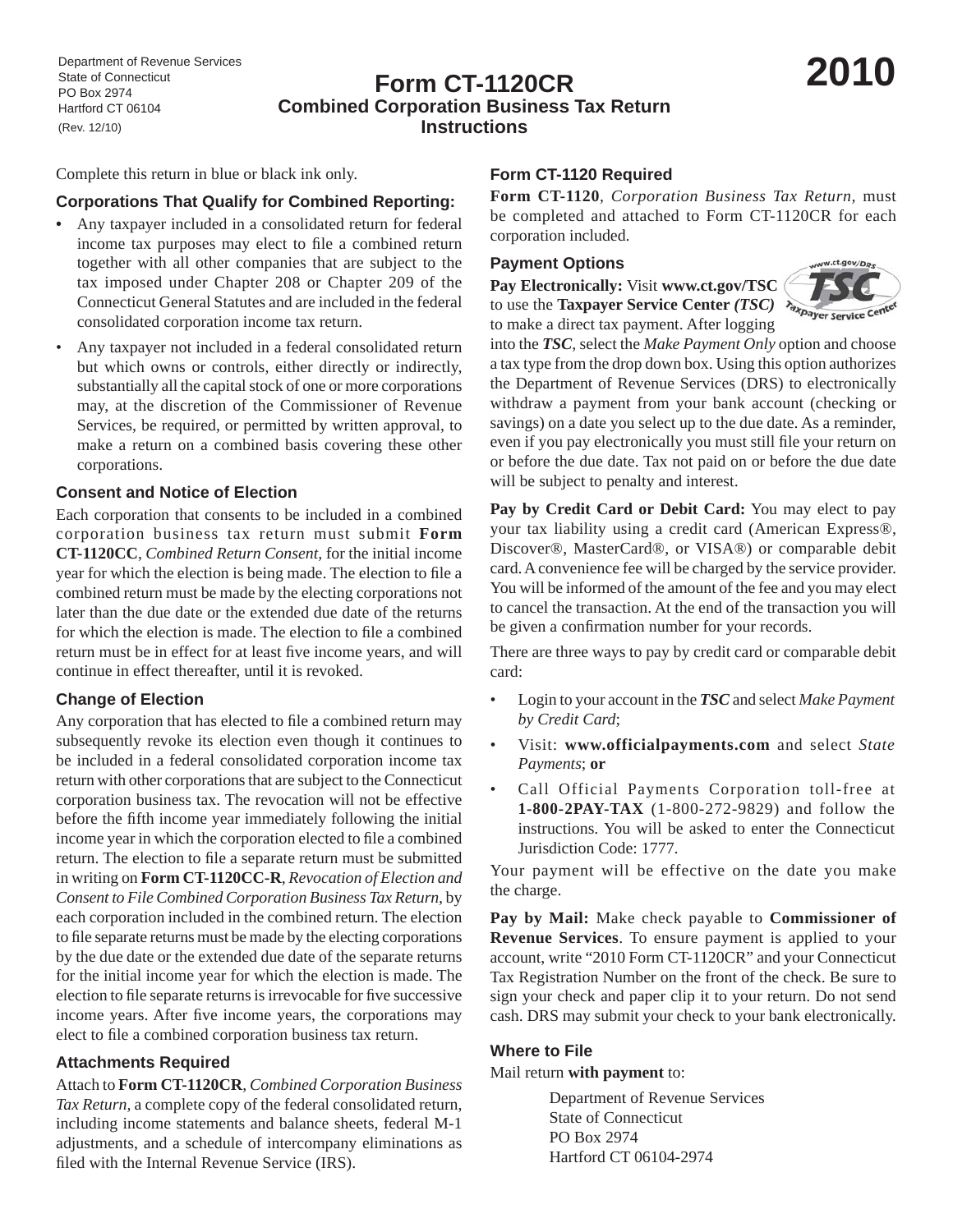#### Mail return **without payment** to:

Department of Revenue Services State of Connecticut PO Box 150406 Hartford CT 06115-0406

### **Amended Return**

Any company that fails to include items of income or deduction or makes any other error on a return must file a Connecticut amended return as follows:

- If a corporation is amending Form CT-1120CR for income years beginning on or after January 1, 2006, an amended return must be fi led on **Form CT-1120CR**, and the *Amended* box must be checked.
- If a corporation is amending Form CT-1120CR for income years beginning prior to January 1, 2006, an amended return should be filed using Form CT-1120X, *Amended Corporation Business Tax Return*.

A copy of federal Form 1120X, Amended U.S. Corporation Income Tax Return, must be attached to substantiate any changes to federal net income.

### **For Further Information**

Call DRS during business hours, Monday through Friday:

- • **1-800-382-9463** (Connecticut calls outside the Greater Hartford calling area only), **or**
- • **860-297-5962** (from anywhere).

**TTY**, **TDD**, **and Text Telephone users only** may transmit inquiries anytime by calling 860-297-4911.

### **Forms and Publications**

Visit the DRS website at **www.ct.gov/DRS** to download and print Connecticut tax forms and publications.

### **Line Instructions**

Enter the beginning and ending dates of the parent or designated Connecticut parent corporation's income year regardless of whether the corporation is a calendar year or fiscal year filer. Also enter the corporation's Connecticut Tax Registration Number and Federal Employer Identification Number (FEIN).

### **Check and Complete Applicable Boxes**

**1. Address Change** - Check the *address change* box, and file **Form CT-8822C**, *Corporation Business Tax Change of Address*  (available on the DRS website)*.* If the *address change* box is checked, a completed Form CT-8822C must be attached to Form CT-1120CR.

**2. Return Status** - Check the corresponding box to indicate the type of combined return being filed.

If this is the first time the corporation is filing Form CT-1120CR, check the *Initial* box and attach Form CT-1120CC.

If the corporation is legally dissolved or withdrawn, check the *Final* box and complete *Line 3*, below.

If the corporation is filing a short period return, check the *Short period* box.

If the corporation is filing an amended return, check the *Amended* box.

**3. Final Return** - If the corporation is filing a final combined return, check the corresponding box providing the reason for the final return:

### • **Dissolution**

To properly dissolve a domestic corporation you must file a Certificate of Dissolution with the Connecticut Office of the Secretary of the State. A dissolved corporation **must** file a return for the period up to the date of legal dissolution or the date of the final liquidation of assets, whichever is later.

 Any dissolved corporation that continues to conduct business **must** file Form CT-1120 and pay any taxes due. If a corporation has been dissolved by forfeiture and wishes to be reinstated, it must submit a written request for a tax clearance to:

 Department of Revenue Services Corporation Tax Audit Unit 25 Sigourney St Ste 2 Hartford CT 06106-5032

The tax clearance and certificate of reinstatement must be filed with the Connecticut Office of the Secretary of the State.

### • **Withdrawal From State**

 A foreign corporation that wishes to withdraw from Connecticut must file a written application for withdrawal with the Connecticut Office of the Secretary of the State. Any corporation that has withdrawn must file Connecticut Form CT-1120 up to the date of withdrawal and pay any taxes due.

### • **Mergers and Reorganizations**

A corporation that has merged must file a written application with the Connecticut Office of the Secretary of the State. Any corporation that has merged must file Connecticut Form CT-1120 covering the period up to the date of merger and pay any tax due.

For further information about withdrawal from the state, mergers and reorganizations, or dissolutions, contact the Connecticut Office of the Secretary of the State at 860-509-6000.

Any corporation that is reorganized must submit the details concerning the reorganization in writing and disclose the survivor's Connecticut Tax Registration Number. Mail to:

 Department of Revenue Services State of Connecticut PO Box 2937 Hartford CT 06104-2937

**4. Type of Federal Return Filed** - Check the box if the federal return was filed on a consolidated basis. If the *Consolidated Basis* box is checked, enter the parent company's name and FEIN.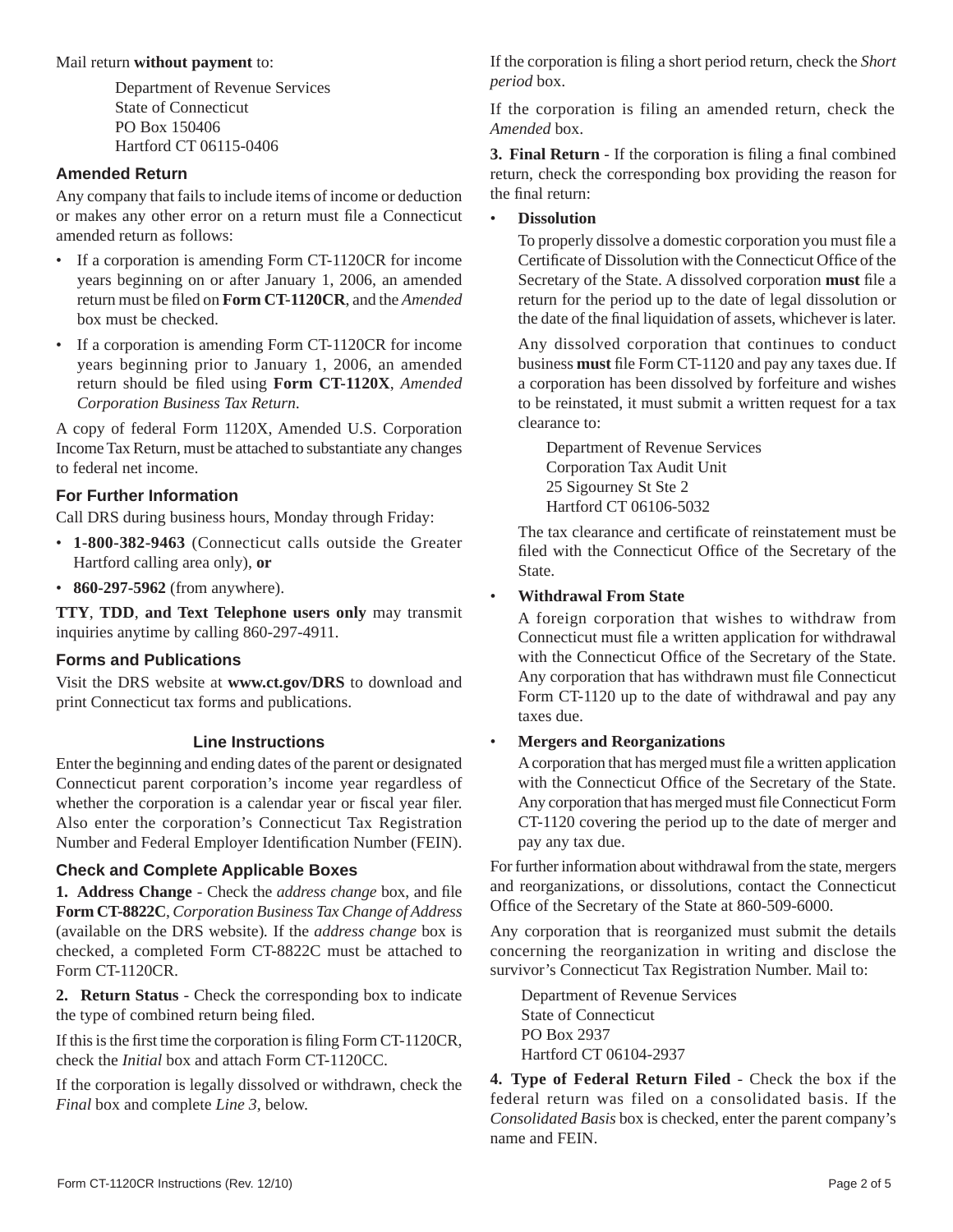### **5. Exchange of Research and Development Tax Credits** - Check

the **Yes** box if any included corporation is exchanging Research and Development tax credits available under Conn. Gen. Stat. §§12-217j or 12-217n, for a credit refund equal to 65% of the value of the credit, subject to certain limitations. Attach **Form CT-1120RC**, *Research and Experimental Expenditures Credit*, or **Form CT-1120 RDC**, *Research and Development Credit*, and **Form CT-1120 XCH**, *Application for Exchange of Research and Development or Research and Experimental Expenditures Tax Credits by a Qualifi ed Small Business*.

**6. Annualization** - Check the corresponding box if the corporation is annualizing its income. Complete **Form CT-1120I**, *Computation of Interest Due on Underpayment of Estimated Tax,* and attach it to Form CT-1120CR.

See **Informational Publication 2010(10)**, *Q & A on Estimated Corporation Business Tax and Worksheet CT-1120AE.*

**7. Interest or Intangible Expense Add Back** - Check the **Yes**  box if any corporation pays, accrues, or incurs interest expenses or intangible expenses, costs, and related interest expenses to a related member. Attach **Form CT-1120AB**, *Summary of Add Back and Exceptions to Add Back of Interest and Intangible Expenses*.

**8. Passive Investment Companies** - Check the corresponding box if any included corporation is filing Form CT-1120 PIC, *Information Return for Passive Investment Companies*. If the **Yes** box is checked, Form CT-1120 PIC must be attached. A passive investment company must be related to a financial services company or to an insurance company. Passive investment companies are exempt from the corporation business tax, but must file Form CT-1120 PIC.

### **Rounding Off to Whole Dollars**

You must round off cents to the nearest whole dollar on your return and schedules. If you do not round, DRS will disregard the cents. Round down to the next lowest dollar all amounts that include 1 through 49 cents. Round up to the next highest dollar all amounts that include 50 through 99 cents.

### **Part I - Separate Taxes of Corporations Included in the Combined Return**

Each corporation included in Form CT-1120CR is required to calculate its tax as if it were not included in a combined return. Complete Part I and attach a separate Form CT-1120, including all appropriate schedules such as **Form CT-1120 ATT**, *Corporation Business Tax Return Attachment Schedules H, I, and J;* **Form CT-1120A**, *Corporation Business Tax Return Apportionment Computation*; **Form CT-1120K**, *Business Tax Credit Summary*.

Attach a schedule showing the name, Connecticut Tax Registration Number, and FEIN of each affiliate added to or deleted from the group since the filing of the prior year Form CT-1120CR. Also attach Form CT-1120CC or Form CT-1120CC-R, as required.

### **Part II - Computation of Combined Net Income**

The combined net income is the sum of the separate net income or loss of each corporation included in the return, but only to the extent it is separately apportioned to Connecticut in accordance with the provisions of Conn. Gen. Stat. §§12-218, 12-218a, 12-218b, or 12-244, whichever is applicable.

Do not include intercompany rents in the computation of the property factor of the apportionment fraction if the lessor and lessee are included in the combined return. See Conn. Gen. Stat. §12-223b(a).

Do not include receipts from any other company included in the combined return in the computation of the receipts factor of the apportionment fraction. See Conn. Gen. Stat. §12-223b(b).

### **Operating Loss Carryovers**

The provisions of Conn. Gen. Stat. §12-217 pertaining to operating loss carryovers only apply to companies filing separate returns. There are specific regulations regarding the application of operating loss carryovers for companies filing a combined return. See Conn. Agencies Regs. §12-223a-2, Combined Operating Loss.

**Line 4** - Enter the amount of interest expenses paid to a related member as reported on Form CT-1120AB, Part I A, Line 1.

**Line 5** - Enter the amount of intangible expenses paid to a related member as reported on Form CT-1120AB, Part I B, Line 3.

**Line 6** - Enter the amount of the federal bonus depreciation allowed under IRC §168(k) and claimed on federal Form 4562, Depreciation and Amortization.

**Line 7** - Enter the cancellation of debt income amount deferred on IRC §108(i) election statement attached to federal Form 1120.

**Line 8** - Enter the Domestic Production Activities deduction permitted under IRC §199 and reported on federal Form 1120, Line 25.

**Line 9** - Enter any other income amount. Attach an explanation.

**Line 11a** - Enter the sum of the amounts entered on **Form CT-1120 ATT**, *Corporation Business Tax Return Attachment Schedules H, I, and J*; *Schedule I*, Line 2.

**Line 11b** - Enter the sum of the amounts entered on Form CT-1120 ATT, *Schedule I*, Line 3.

**Line 11c** - Enter the sum of the amounts entered on Form CT-1120 ATT, *Schedule I*, Line 4.

**Line 11d** - Enter the amounts of intercorporate dividends from corporations included in this combined return not otherwise deducted.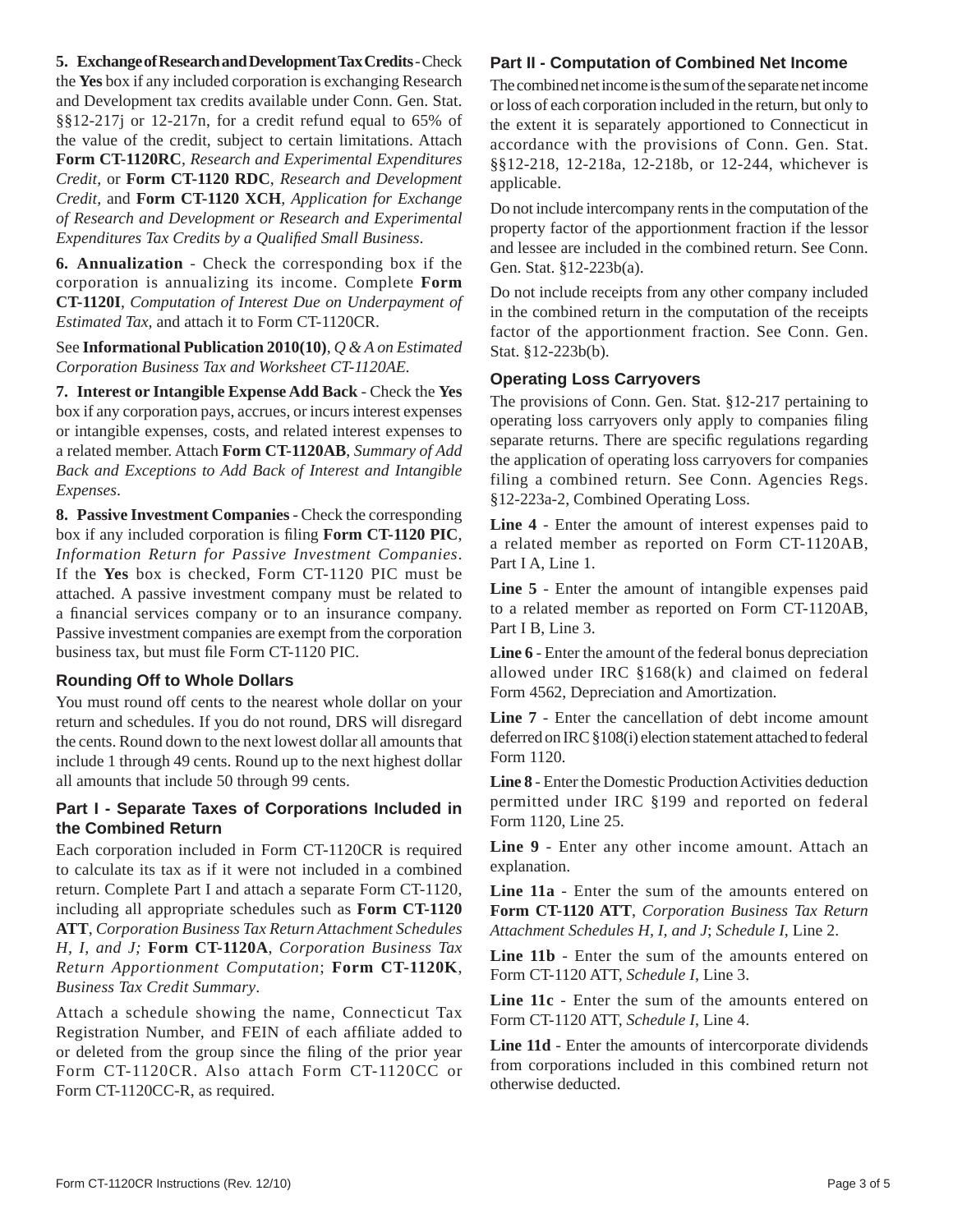**Line 13** - Enter the value of any capital gain realized from the sale of any land, or interest in land, to the state, any political subdivision of the state, or to any nonprofit land conservation organization where such land is to be permanently preserved as protected open space or to a water company (as defined in Conn. Gen Stat. §25-32a), where such land is to be permanently preserved as protected open space land or as Class I or Class II water company.

### **Part III - Computation of Combined Minimum Tax Base**

The combined minimum tax base is the sum of the separate minimum tax base of each corporation included in the return, but only to the extent the base is separately apportioned to Connecticut in accordance with the provisions of Conn. Gen. Stat. §§12-219a or 12-244.

If any income and expenses are eliminated in Part II, Line 20, the intangible property of the corporation eliminating the income shall not be taken into account in apportioning under the minimum tax base as provided by the provisions of Conn. Gen. Stat. §12-219a.

### **Part IV - Computation of Amount Payable**

**Line 2d** - Multiply the number of companies included in this combined return, less one (the parent or designated parent), by \$250. Each affiliate included in the combined return must pay the minimum tax of \$250.

**Line 3** - To compute the surtax, multiply the amount on Line 2c by 10%. If Line 2c is \$250, enter "0."

**Line 4** - Enter the total tax credits that must be recaptured. The following tax credits are subject to recapture:

- Historic Preservation
- Employer-Assisted Housing
- Fixed Capital Investment
- New Jobs Creation
- Urban and Industrial Site Reinvestment

In most cases, other than the Fixed Capital Investment tax credit, the corporation will have been advised by the agency administering the tax credit that recapture is required. A corporation is required to recapture the Fixed Capital Investment tax credit when the fixed capital is not held and used in Connecticut by the corporation for five full years following its acquisition. See **Form CT-1120 FCIC**, *Fixed Capital Investment Tax Credit*, to calculate the amount of tax credit that must be recaptured. See **Informational Publication 2010(13)**, *Guide to Connecticut Business Tax Credits*.

**Line 6** - To compute the preference tax, subtract Line 5, *Total Combined Tax*, from Line 1, *Total Separate Taxes*. If the amount is zero or less, enter "0." If the amount is greater than zero, enter the amount up to a maximum of \$500,000.

**Lines 17** - Enter amount to be credited to 2011 estimated tax, or refunded.

Overpayment of tax liability for a previous income year is credited against the current estimated tax liability as of the receipt date of Form CT-1120CR and **not Form CT-1120 EXT**, *Application* 

*for Extension of Time to File Corporation Business Tax Return*. Accordingly, an overpayment cannot be determined to exist until a completed return is filed. Overpayments will be treated as estimated tax paid on the fifteenth day of the third month (March 15 for calendar year filers), if Form CT-1120CR is filed by the fifteenth day of the third month following the close of the income year. **A request to apply an overpayment to the following income year is irrevocable.** See IP 2010(10).

### **Part V - Connecticut Combined Operating Loss Carryover**

**Lines 1 through 13** - Enter the amount of the combined Connecticut apportioned operating income (loss) carryover from the preceding income years indicated as reported on Connecticut corporation business tax returns filed for those years. Net operating losses incurred in income years beginning on or after January 1, 2000, may be carried forward for 20 successive income years.

**Line 14** - Add Lines 1 through 13 in Column D and Column E, enter the total on Line 14, Column D and Column E. Enter the amount from Line 14, Column D on Part II, *Computation of Combined Net Income*, Line 27, *Combined Total* column.

### **Signature**

The return must be signed by a duly authorized officer.

#### **Paid Preparer Signature**

A paid preparer must sign and date Form CT-1120CR. Paid preparers must also enter their Social Security Number (SSN) or Preparer Tax Identification Number (PTIN) and their firm's FEIN in the spaces provided.

### **Paid Preparer Authorization**

If the corporation wishes to allow DRS to contact the paid preparer who signed the 2010 Combined Corporation Business Tax Return, check the **Yes** box in the signature area of the return. This authorization applies only to the individual whose signature appears in the "Paid Preparer's Signature" section of the return. It does not apply to the firm, if any, shown in that section.

If the **Yes** box is checked, the corporation is authorizing DRS to call the paid preparer to answer any questions that may arise during the processing of the 2010 Combined Corporation Business Tax Return. The corporation is also authorizing the paid preparer to:

- Give DRS any information that is missing from the return;
- Call DRS for information about the processing of the corporation's return or the status of the corporation's refund or overpayment; **and**
- Respond to certain DRS notices that the corporation may have shared with the preparer regarding math errors, offsets, and return preparation. The notices will be sent to the preparer.

The corporation is not authorizing the paid preparer to receive any refund check, bind the corporation to anything (including additional tax liability), or otherwise represent the corporation before DRS. The authorization cannot be revoked. However, the authorization will automatically end no later than the due date (without regard to extensions) for filing the 2011